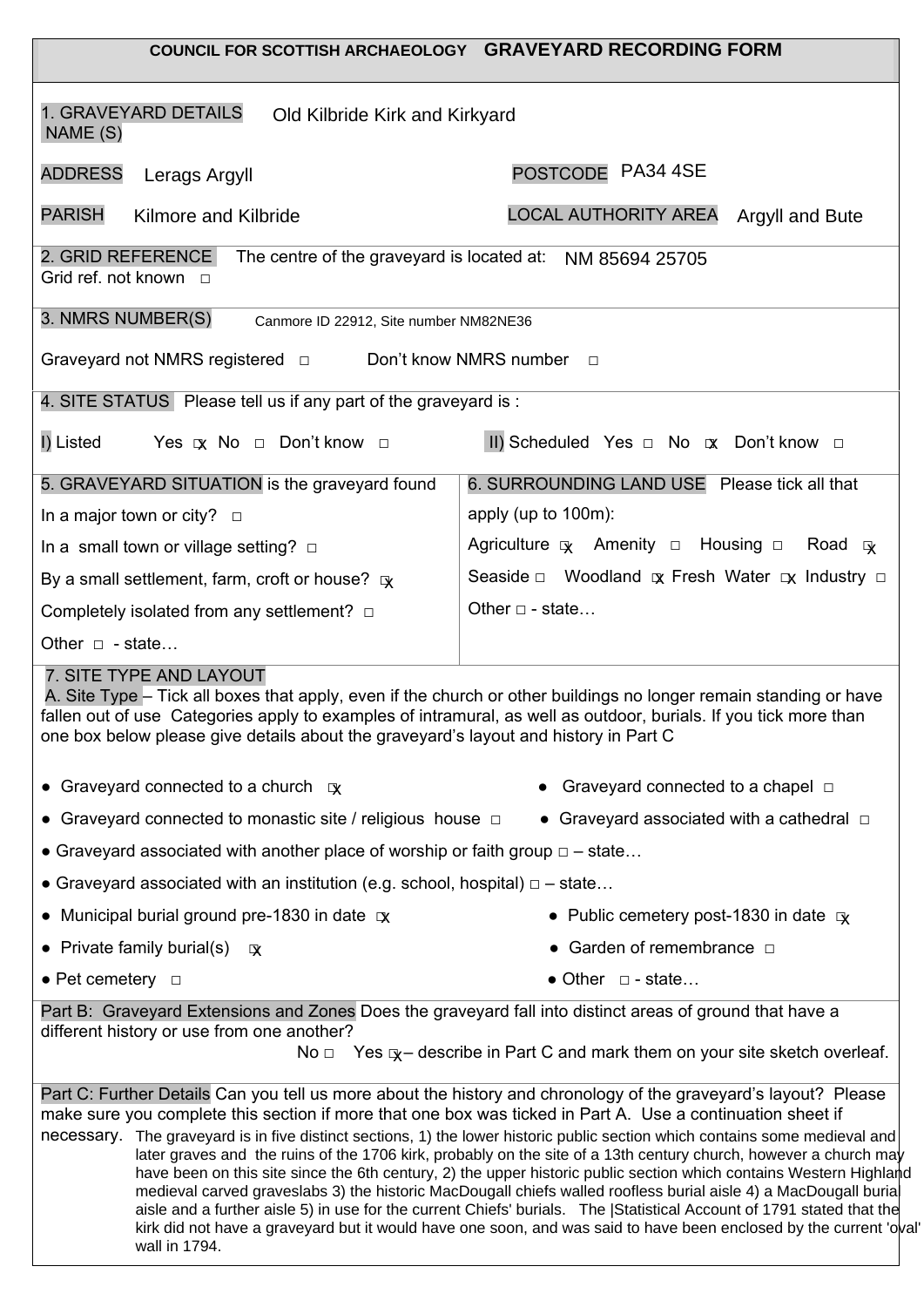#### 7. SITE TYPE AND LAYOUT *continued* **Part D: Site Sketch**

### **I attach a separate plan of the graveyard □**  x

Please mark the position of boundary walls, entrances, extensions, buildings or other features noted in question 9, making sure that each feature is labelled (for burial enclosures please also note the name of the family who own it). If needed, use the continuation sheet on the back of this form.

8. GRAVEYARD SETTING & ASSOCIATED SITES Please describe anything which might be important about the graveyard's setting, including any features in the nearby landscape which might be connected to the site, for example, a coffin road, holy well, or perhaps another graveyard. Use a the continuation sheet if necessary.

1) The Lerags cross was found in three broken pieces in the graveyard, but reconstructed and re-erected close to its original site by the road 200m NE of the graveyard 2) the 'Holy Well' or 'Bishop's Well' , Tobar an Espuig flowed within 50m of the graveyard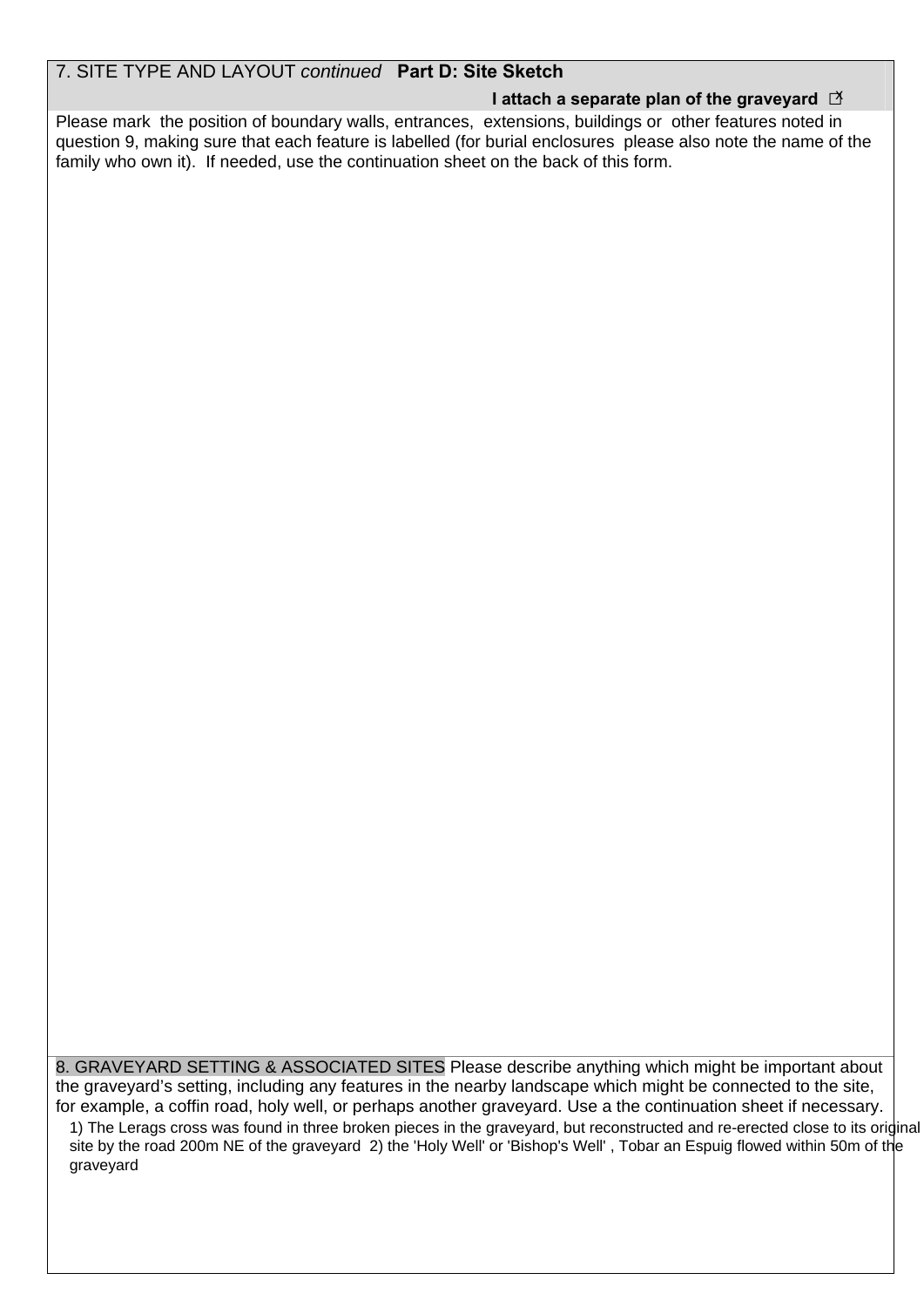#### 9. GRAVEYARD FEATURES

Part A: Entrances and Enclosures

i. Is graveyard enclosed? No Yes - by a stone wall **N** metal railings □ other □ *- state ...* 

ii. How many entrances has the graveyard ?  $\ldots$ .......

iii. Is there any carvings or other decoration at graveyard entrance(s) or on the outside the boundary wall?

No  $\mathbb{X}$  Yes  $\Box$  – please tell us where and describe and / or sketch what you see, use a continuation sheet if necessary.

Part B: Buildings, Structures and Other Features Tick features found in the graveyard, delete options as appropriate and note number of examples present. Give details of design, fittings and fixtures in Part C

|                                                      | Number found   |                                           | Number found |
|------------------------------------------------------|----------------|-------------------------------------------|--------------|
| bee-t-charter-bole-en-                               |                | mausoleum-m------------                   |              |
| (detached) bell tower / cote - p----                 |                | mercat cross-m--------                    |              |
| building (use unknown) To The                        |                | morthouse-d------------                   |              |
| burial aisle x                                       | 4              | mortsafe-n-----------------               |              |
| burial enclosure F                                   | $\overline{2}$ | mound $\mathbb{R}$                        |              |
| burial vault "                                       | .              | mounting steps $\mathbb{R}$               |              |
| catacombs-communications-                            | .              | offertory house directions.               |              |
| (ruined / roofless) church, chapel or tower $\Delta$ | . 1            | ruin-(former use unknown)-----            |              |
| church /-chapel-/-other-place-of-worship--D-         | .              | sanctuary-cross-/-marker----------        |              |
| church half $\tau$ ----------                        |                | standing stone / stone circle u----       |              |
| doocot =================                             |                |                                           |              |
| gatehouse <del>[1]</del> -------------               |                | war memorial-u--------------------------- |              |
| hearse house number                                  |                | watch tower / watch house and             |              |
| hermitage-t-cell www.                                | .              | weit-communication-communication-         |              |
| jougs -------------------------                      | .              |                                           |              |
| kirk session house X                                 |                |                                           |              |
| lychgate $\Box$                                      | .              |                                           |              |

C. Details of the layout, design, fixtures and fittings of any buildings, structures or other interesting built or natural features in the graveyard. In the case of burial enclosures, vaults and mausoleums please note the family they belong to. use a continuation sheet if necessary. Please check that you have plotted and labelled all features on your site sketch (previous page).

Ruins of 1706 kirk in East-West orientation, with session house ruins attached to its North wall all in the NE corner of the churchyard. There are three MacDougall family burial aisles, the historic walled roofless burial aisle 2m S of the kirk ruins contains the 1737 graveslab of Iain Kerr. The MacDougall burial aisles were not agreed to be part of this survey.

D. Intramural Burials: Please indicate if There is no place of worship in the graveyard  $□$ There are burials / commemoration inside a place of worship  $\Box$ There is no evidence of burials / commemoration inside a place of worship  $\Box$ You weren't able to check for burials / commemoration inside a place of worship  $\mathbb R$  The current floor level is much Other  $\Box$  – state... higher than original so needs excavation.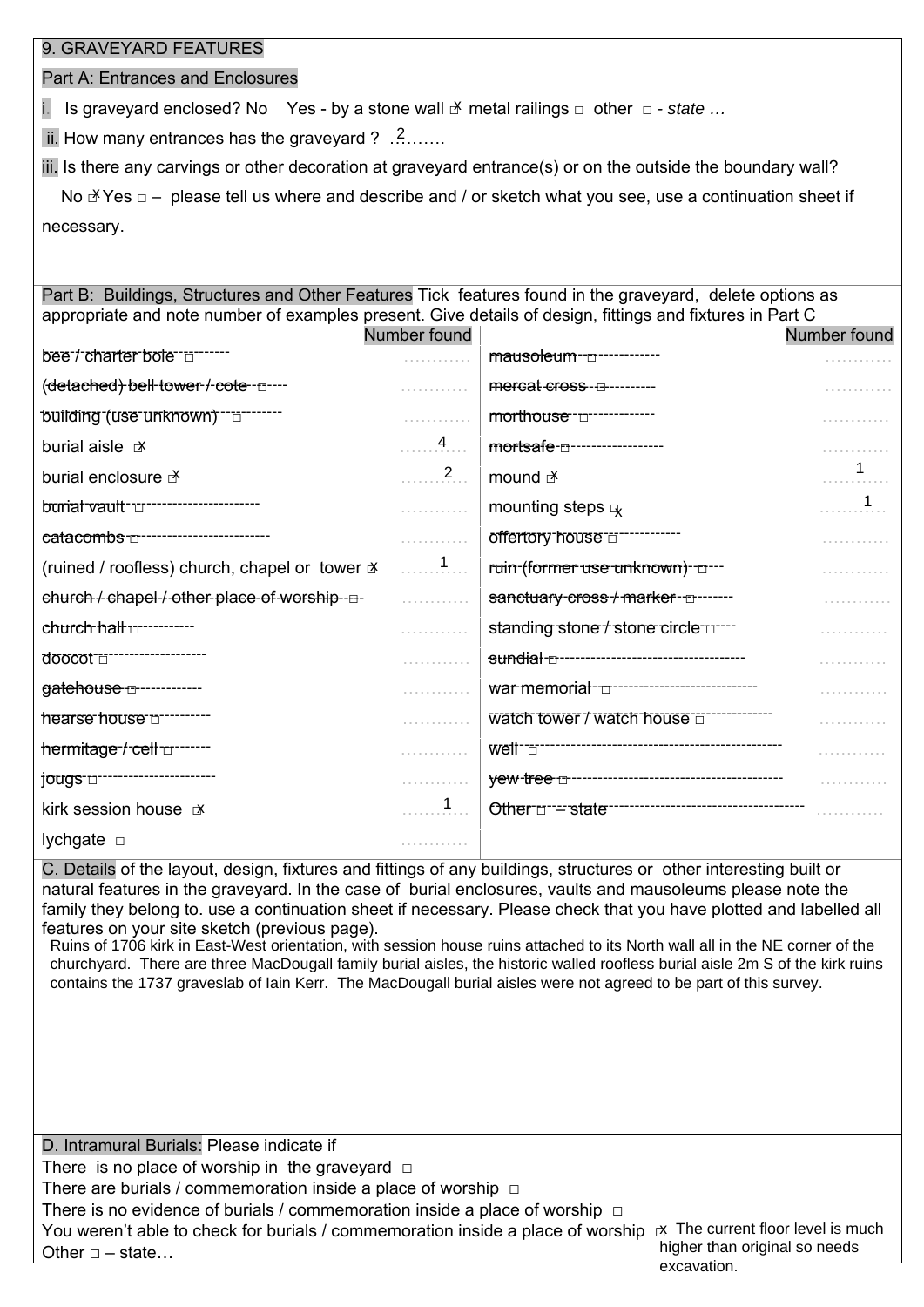10. GRAVESTONE DATE AND NUMBER Please tell us about the number and date of gravestones. If there is more than one graveyard zone (see question 7) please give details for each separate zone

i. how many gravestones are found in the graveyard? .Upper Western end 85, Lower Eastern end 119

i. how many gravestones are found in the graveyard? .<u>Upper Western end 8</u>5, Lower Eastern end 119<br>ii. What is the date of earliest stone ?...1693, although there are several 14th-15th century undated graveslabs

iii. What is the date of the most recent stone?.................................

iii. What is the date of the most recent stone?.....<sup>1905</sup>..................<br>iv. When do when most stones appear to have been erected?..<sup>1770-1890</sup>............

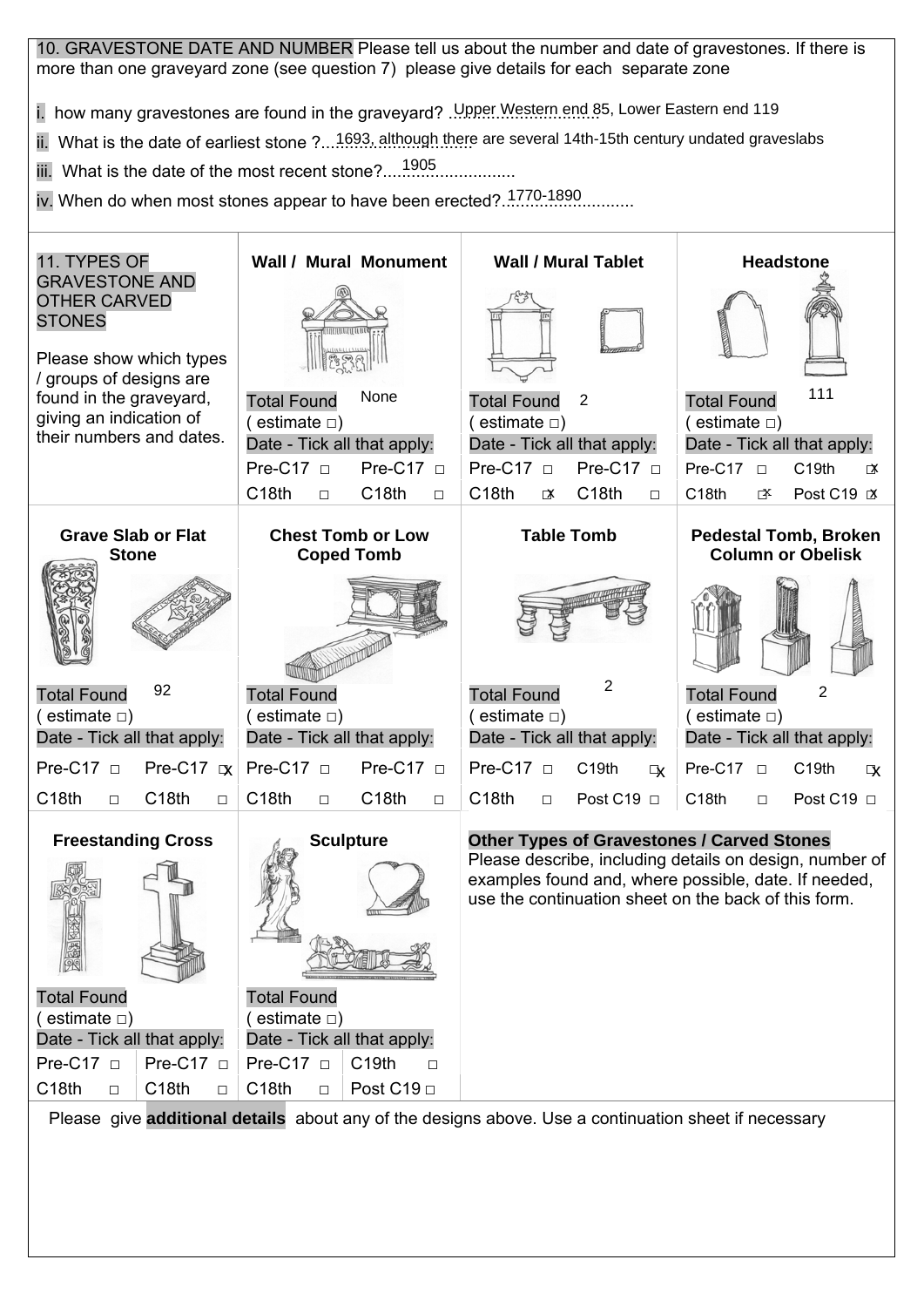

A rough sandstone slab being used as a laying grave slab, aligned with other graveslabs in the row but with only markings that appear similar to those found on Ogham Stones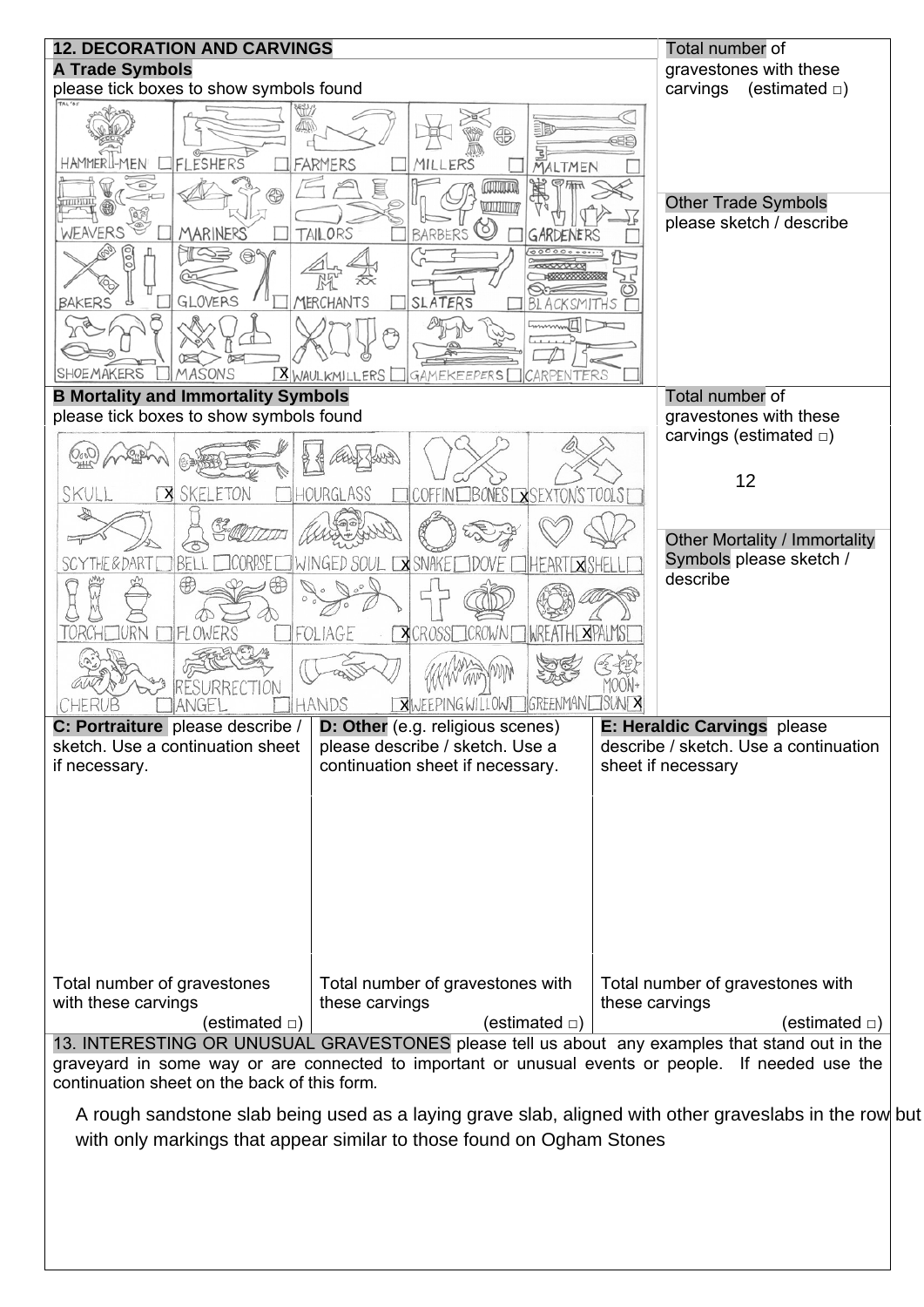| further details in the space provided<br>Details:<br>Possibly some removal of armorial<br>A: Is there any evidence of vandalism in the graveyard?<br>symbols from medieval slabs from<br>□ Other<br>$\Box$ Yes - odd<br>□ Yes - some<br>□ Yes:<br>covenentors/reformation<br>$\Box$<br>examples<br>(state)<br>No<br>areas (state)<br>across site<br>Details:<br><b>B:</b> Is there any litter in the graveyard?<br>$\Box$ yes - odd<br>$\Box$ other<br>$\Box$ yes - some<br>$\neg$ yes:<br>$\overline{\mathbf{x}}$<br>examples<br>areas (state)<br>across site<br>(state)<br>no<br>Details:<br>Is grass killer used near gravestones / other features?<br>С.<br>$\Box$ yes - odd<br>$\Box$ other<br>$\Box$ yes - some<br>□ yes:<br><b>X</b><br>across site<br>examples<br>areas (state)<br>(state)<br>no<br>Details:<br><b>D:</b> Is turf removed from around gravestones / other features?<br>$\Box$ other<br>$\Box$ yes - odd<br>$\Box$ yes - some<br>$\neg$ yes:<br>$\mathbf{\mathbf{R}}$<br>examples<br>areas (state)<br>across site<br>(state)<br>no<br>Details: medieval grave slabs have sunk<br>Е.<br>Have any gravestones / other features sunk or banks of soil |
|---------------------------------------------------------------------------------------------------------------------------------------------------------------------------------------------------------------------------------------------------------------------------------------------------------------------------------------------------------------------------------------------------------------------------------------------------------------------------------------------------------------------------------------------------------------------------------------------------------------------------------------------------------------------------------------------------------------------------------------------------------------------------------------------------------------------------------------------------------------------------------------------------------------------------------------------------------------------------------------------------------------------------------------------------------------------------------------------------------------------------------------------------------------------------|
|                                                                                                                                                                                                                                                                                                                                                                                                                                                                                                                                                                                                                                                                                                                                                                                                                                                                                                                                                                                                                                                                                                                                                                           |
|                                                                                                                                                                                                                                                                                                                                                                                                                                                                                                                                                                                                                                                                                                                                                                                                                                                                                                                                                                                                                                                                                                                                                                           |
|                                                                                                                                                                                                                                                                                                                                                                                                                                                                                                                                                                                                                                                                                                                                                                                                                                                                                                                                                                                                                                                                                                                                                                           |
|                                                                                                                                                                                                                                                                                                                                                                                                                                                                                                                                                                                                                                                                                                                                                                                                                                                                                                                                                                                                                                                                                                                                                                           |
|                                                                                                                                                                                                                                                                                                                                                                                                                                                                                                                                                                                                                                                                                                                                                                                                                                                                                                                                                                                                                                                                                                                                                                           |
|                                                                                                                                                                                                                                                                                                                                                                                                                                                                                                                                                                                                                                                                                                                                                                                                                                                                                                                                                                                                                                                                                                                                                                           |
|                                                                                                                                                                                                                                                                                                                                                                                                                                                                                                                                                                                                                                                                                                                                                                                                                                                                                                                                                                                                                                                                                                                                                                           |
|                                                                                                                                                                                                                                                                                                                                                                                                                                                                                                                                                                                                                                                                                                                                                                                                                                                                                                                                                                                                                                                                                                                                                                           |
|                                                                                                                                                                                                                                                                                                                                                                                                                                                                                                                                                                                                                                                                                                                                                                                                                                                                                                                                                                                                                                                                                                                                                                           |
|                                                                                                                                                                                                                                                                                                                                                                                                                                                                                                                                                                                                                                                                                                                                                                                                                                                                                                                                                                                                                                                                                                                                                                           |
|                                                                                                                                                                                                                                                                                                                                                                                                                                                                                                                                                                                                                                                                                                                                                                                                                                                                                                                                                                                                                                                                                                                                                                           |
|                                                                                                                                                                                                                                                                                                                                                                                                                                                                                                                                                                                                                                                                                                                                                                                                                                                                                                                                                                                                                                                                                                                                                                           |
|                                                                                                                                                                                                                                                                                                                                                                                                                                                                                                                                                                                                                                                                                                                                                                                                                                                                                                                                                                                                                                                                                                                                                                           |
| slightly and grass grown over. SW                                                                                                                                                                                                                                                                                                                                                                                                                                                                                                                                                                                                                                                                                                                                                                                                                                                                                                                                                                                                                                                                                                                                         |
| built up around them?<br>end upper section is eroding and<br>$\Box$ other<br>gyes - odd<br>$\Box$ yes - some<br>$\neg$ yes:<br>$\Box$                                                                                                                                                                                                                                                                                                                                                                                                                                                                                                                                                                                                                                                                                                                                                                                                                                                                                                                                                                                                                                     |
| gravestones sliding down.<br>examples<br>areas (state)<br>across site<br>(state)<br>no                                                                                                                                                                                                                                                                                                                                                                                                                                                                                                                                                                                                                                                                                                                                                                                                                                                                                                                                                                                                                                                                                    |
| Details:                                                                                                                                                                                                                                                                                                                                                                                                                                                                                                                                                                                                                                                                                                                                                                                                                                                                                                                                                                                                                                                                                                                                                                  |
| Does the graveyard have a loose gravel surface?<br>F.                                                                                                                                                                                                                                                                                                                                                                                                                                                                                                                                                                                                                                                                                                                                                                                                                                                                                                                                                                                                                                                                                                                     |
| $\Box$ yes - odd<br>$\Box$ other<br>$\Box$ yes - some<br>$\Box$ yes:<br>$\mathbf{x}$<br>examples<br>areas (state)<br>across site<br>(state)<br>no                                                                                                                                                                                                                                                                                                                                                                                                                                                                                                                                                                                                                                                                                                                                                                                                                                                                                                                                                                                                                         |
| Some shrubs in upper section<br>Details:                                                                                                                                                                                                                                                                                                                                                                                                                                                                                                                                                                                                                                                                                                                                                                                                                                                                                                                                                                                                                                                                                                                                  |
| Is there any planting tended in the graveyard? (e.g. shrubs<br>G:<br>naturalised bulbs (daffodils).<br>or flowerbeds)                                                                                                                                                                                                                                                                                                                                                                                                                                                                                                                                                                                                                                                                                                                                                                                                                                                                                                                                                                                                                                                     |
| $\Box$ other<br>□ yes - odd<br>g yes - some<br>$\neg$ yes:<br>$\Box$                                                                                                                                                                                                                                                                                                                                                                                                                                                                                                                                                                                                                                                                                                                                                                                                                                                                                                                                                                                                                                                                                                      |
| examples<br>areas (state)<br>across site<br>(state)<br>no<br>Details:<br>Mainly the sunken medieval grave                                                                                                                                                                                                                                                                                                                                                                                                                                                                                                                                                                                                                                                                                                                                                                                                                                                                                                                                                                                                                                                                 |
| H: Are any gravestones / other features overgrown by grass?<br>slabs                                                                                                                                                                                                                                                                                                                                                                                                                                                                                                                                                                                                                                                                                                                                                                                                                                                                                                                                                                                                                                                                                                      |
| $xyes - odd$<br>$\Box$ other<br>$\Box$ yes - some<br>$\Box$ yes:<br>$\Box$                                                                                                                                                                                                                                                                                                                                                                                                                                                                                                                                                                                                                                                                                                                                                                                                                                                                                                                                                                                                                                                                                                |
| examples<br>areas (state)<br>across site<br>(state)<br>no<br>Details:<br>Sycamore tree embedded in the                                                                                                                                                                                                                                                                                                                                                                                                                                                                                                                                                                                                                                                                                                                                                                                                                                                                                                                                                                                                                                                                    |
| Are there problems with untended vegetation? (e.g. tree<br>Е<br>kirk ruins and ivy which is difficult                                                                                                                                                                                                                                                                                                                                                                                                                                                                                                                                                                                                                                                                                                                                                                                                                                                                                                                                                                                                                                                                     |
| roots, samplings, ivy or plants growing out of gravestones)<br>to control over wall of MacDougall<br>$\Box$ yes - odd<br>$\Box$ other<br>$\Box$ yes - some<br>$\Box$ yes:                                                                                                                                                                                                                                                                                                                                                                                                                                                                                                                                                                                                                                                                                                                                                                                                                                                                                                                                                                                                 |
| □<br>examples<br>areas (state)<br>across site<br>(state)<br>aisle.<br>no                                                                                                                                                                                                                                                                                                                                                                                                                                                                                                                                                                                                                                                                                                                                                                                                                                                                                                                                                                                                                                                                                                  |
| Several stones are completely illegible, but<br>J: Are any memorial inscriptions illegible?<br><b>Details</b>                                                                                                                                                                                                                                                                                                                                                                                                                                                                                                                                                                                                                                                                                                                                                                                                                                                                                                                                                                                                                                                             |
| mainly only parts of the inscription.<br>.20% Number of stones or % of site affected<br>No <sub>1</sub><br>Yes $\mathbf x$                                                                                                                                                                                                                                                                                                                                                                                                                                                                                                                                                                                                                                                                                                                                                                                                                                                                                                                                                                                                                                                |
| <b>Details</b><br>K: Do any gravestones have their foundations visible?                                                                                                                                                                                                                                                                                                                                                                                                                                                                                                                                                                                                                                                                                                                                                                                                                                                                                                                                                                                                                                                                                                   |
| Number of stones or % of site affected<br>No x<br>Yes ⊡                                                                                                                                                                                                                                                                                                                                                                                                                                                                                                                                                                                                                                                                                                                                                                                                                                                                                                                                                                                                                                                                                                                   |
| <b>Details</b><br>L: Have any gravestones fallen over or been laid flat?                                                                                                                                                                                                                                                                                                                                                                                                                                                                                                                                                                                                                                                                                                                                                                                                                                                                                                                                                                                                                                                                                                  |
| No <sub>1</sub>                                                                                                                                                                                                                                                                                                                                                                                                                                                                                                                                                                                                                                                                                                                                                                                                                                                                                                                                                                                                                                                                                                                                                           |
| Four of these have fragments chipped from<br><b>Details</b><br>M: Are any gravestones broken?                                                                                                                                                                                                                                                                                                                                                                                                                                                                                                                                                                                                                                                                                                                                                                                                                                                                                                                                                                                                                                                                             |
| corners and the other cracked across the<br>5 Number of stones or % of site affected<br>No <sub>1</sub><br>Yes $\mathbf{\overline{x}}$<br>centre.                                                                                                                                                                                                                                                                                                                                                                                                                                                                                                                                                                                                                                                                                                                                                                                                                                                                                                                                                                                                                         |
| One headstone has a metal brace at the<br>N: Have gravestones, buildings, walls etc. been repaired?<br>Details                                                                                                                                                                                                                                                                                                                                                                                                                                                                                                                                                                                                                                                                                                                                                                                                                                                                                                                                                                                                                                                            |
| back. Two headstones with cracks across<br>No <sub>1</sub><br>3. Number of stones or % of site affected<br>Yes $\mathbb Q$                                                                                                                                                                                                                                                                                                                                                                                                                                                                                                                                                                                                                                                                                                                                                                                                                                                                                                                                                                                                                                                |
| have been repaired with "cement?"<br>Freeze thaw ice damage to entrance<br><b>O:</b> Is there damage or deterioration of other features or structures? Details                                                                                                                                                                                                                                                                                                                                                                                                                                                                                                                                                                                                                                                                                                                                                                                                                                                                                                                                                                                                            |
| pillars.<br>Number of stones or % of site affected<br>No <sub>□</sub><br>Yes $\alpha$                                                                                                                                                                                                                                                                                                                                                                                                                                                                                                                                                                                                                                                                                                                                                                                                                                                                                                                                                                                                                                                                                     |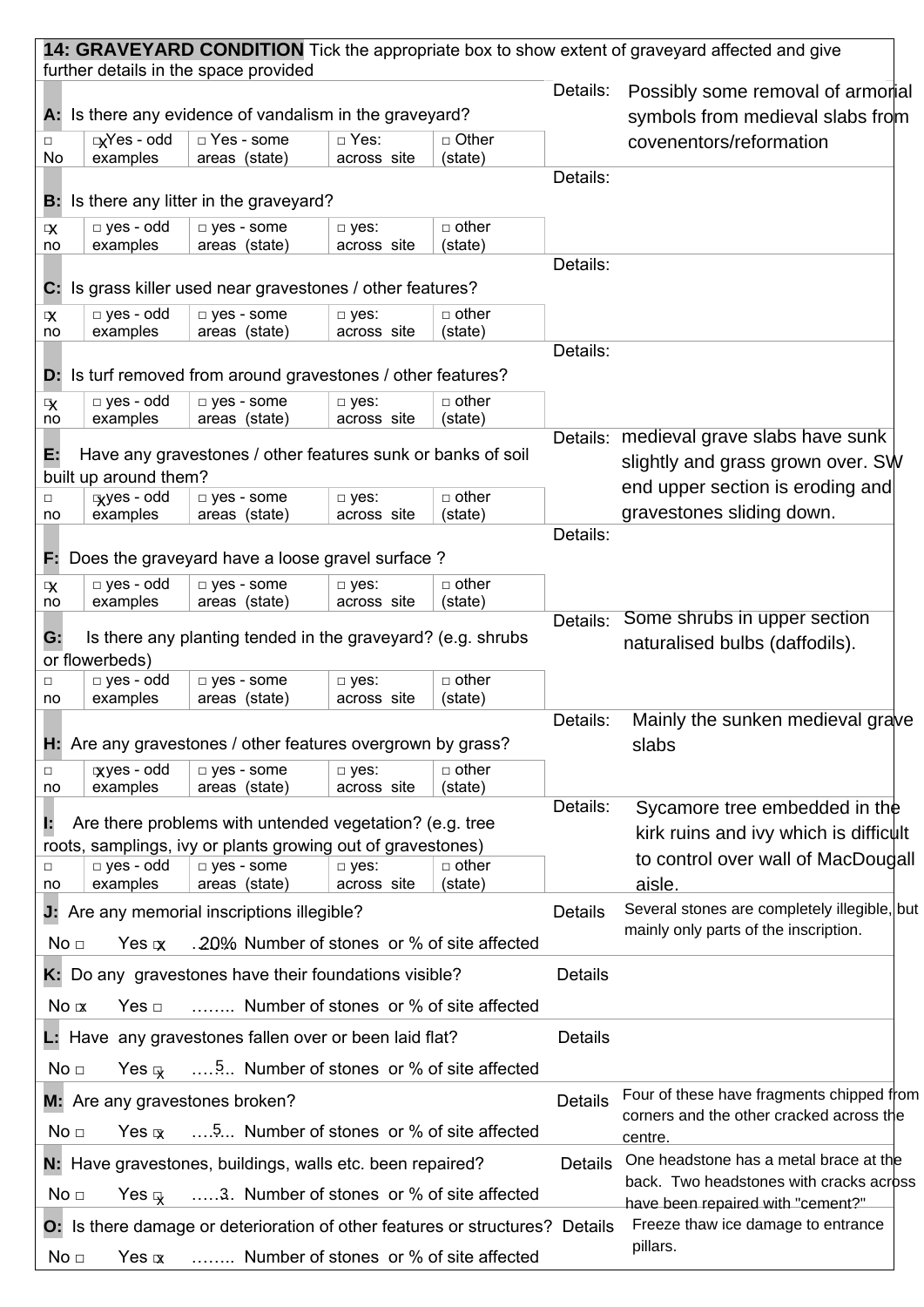| P: Have gravestones or other features been cleared, tidied up or moved?                                                                                                                                                                                                                                                                                                                                               |
|-----------------------------------------------------------------------------------------------------------------------------------------------------------------------------------------------------------------------------------------------------------------------------------------------------------------------------------------------------------------------------------------------------------------------|
|                                                                                                                                                                                                                                                                                                                                                                                                                       |
| Number of stones or % of site affected $-$ give details<br>$No \propto$                                                                                                                                                                                                                                                                                                                                               |
|                                                                                                                                                                                                                                                                                                                                                                                                                       |
| <b>Q:</b> Have any other events or problems that have affected the graveyard's condition ? No $\Box$<br>Yes $x$ Please<br>give details, use a continuation sheet if necessary.<br>The SW steep slope of the graveyard is eroding and the graveslabs<br>in that section are sliding/tumbling down the slope.                                                                                                           |
|                                                                                                                                                                                                                                                                                                                                                                                                                       |
|                                                                                                                                                                                                                                                                                                                                                                                                                       |
|                                                                                                                                                                                                                                                                                                                                                                                                                       |
| 15. GRAVEYARD CARE & OWNERSHIP Please tell us who owns the graveyard, who is responsible for its<br>maintenance (note these may not be the same) and if you know of any groups involved with the graveyard.                                                                                                                                                                                                           |
| Owner: Liam Griffin<br>if different<br>ii Maintained by                                                                                                                                                                                                                                                                                                                                                               |
| and MacDougall of Dunollie for the MacDougall burial aisles.<br>Unknown □<br>Unknown □                                                                                                                                                                                                                                                                                                                                |
| iii Local groups involved with the graveyard : The volunteers from Dunollie involved with the measured survey.                                                                                                                                                                                                                                                                                                        |
|                                                                                                                                                                                                                                                                                                                                                                                                                       |
| Unknown □<br>16. IS THE GRAVEYARD CURRENTLY USED FOR BURIALS? Please indicate if the graveyard:                                                                                                                                                                                                                                                                                                                       |
| Is in current use for burials $\Box$                                                                                                                                                                                                                                                                                                                                                                                  |
| MacDougall burial aisles<br>Has selected areas in current use for burials $x$ – please give details                                                                                                                                                                                                                                                                                                                   |
| Is closed for burials but still maintained $\Box$                                                                                                                                                                                                                                                                                                                                                                     |
| Is abandoned $\Box$                                                                                                                                                                                                                                                                                                                                                                                                   |
| Don't know whether the site is still in use for burials $\Box$                                                                                                                                                                                                                                                                                                                                                        |
| Other $\Box$ - state                                                                                                                                                                                                                                                                                                                                                                                                  |
|                                                                                                                                                                                                                                                                                                                                                                                                                       |
| 17. IS THE GRAVEYARD OPEN TO THE PUBLIC?                                                                                                                                                                                                                                                                                                                                                                              |
| Please tell us how many people you saw at the graveyard during your survey<br>$6 (+10)$                                                                                                                                                                                                                                                                                                                               |
| ii Please tell us more about these visitors (e.g. are they relatives of the deceased, local residents, family<br>historians, tourists, anti-social users etc.). Use a continuation sheet if necessary.<br>Mainly tourist/visitors, except for<br>one visit of 10 MacDougall Clan<br>members.                                                                                                                          |
|                                                                                                                                                                                                                                                                                                                                                                                                                       |
|                                                                                                                                                                                                                                                                                                                                                                                                                       |
| 18. ACCESS: PROBLEMS AND FACILITIES Please tell us what facilities exist for graveyard visitors and of<br>any factors which might restrict the site's use by the public. Use a continuation sheet if necessary.                                                                                                                                                                                                       |
| There are no facilities for visitors, the graveyard and surrounding land is in private ownership. Access is by invitation of the<br>owners.                                                                                                                                                                                                                                                                           |
|                                                                                                                                                                                                                                                                                                                                                                                                                       |
|                                                                                                                                                                                                                                                                                                                                                                                                                       |
| 19. IS THE GRAVEYARD PROMOTED TO VISITORS?<br>Please tell us about any on-site interpretation                                                                                                                                                                                                                                                                                                                         |
| boards, leaflets, guided tours, websites or other ways in which the graveyard may be presented to the pubic.<br>Use a continuation sheet if necessary.<br>Although the intention was to provide interpretation boards on site, and to promote<br>the site through the web, issues of public liability and encroachment onto the<br>owners' privacy need to be addressed and agreed first. Also the site is hilly with |
| steep slopes and unstable underfoot (slippery). Sections of the kirk wall(s) may be<br>unstable.                                                                                                                                                                                                                                                                                                                      |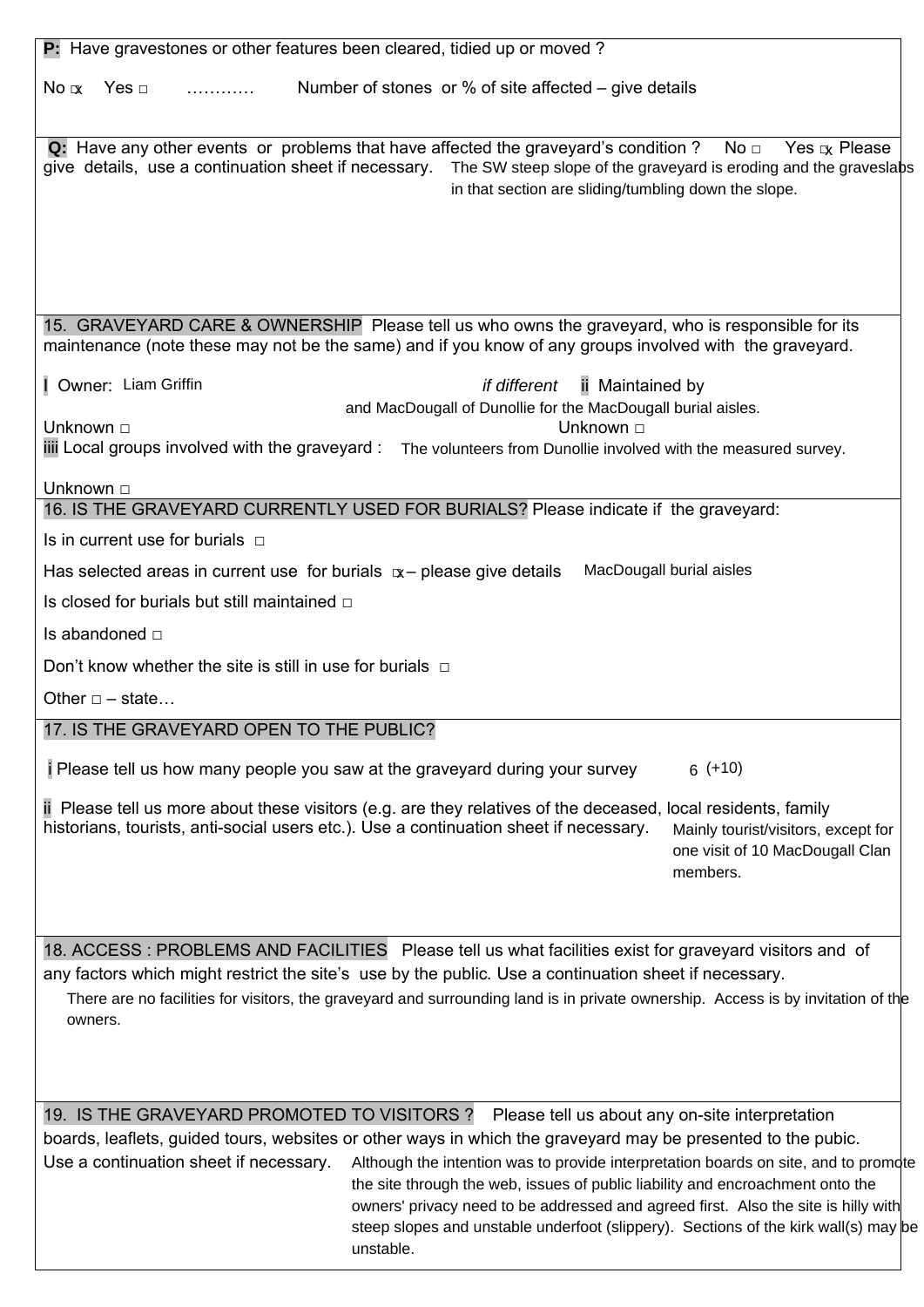20. LOOKING AFTER THE GRAVEYARD We would like to know what you think the priorities should be in order to best care for the graveyard you have recorded.

Please pick **four** areas from the list below and rank them in order of importance (1 being the most important). If you think that any area of work listed below should not be undertaken at all please make cross next to it. Alternatively, if you don't think the graveyard should be cared for at all please tick this box and give your reasons why

- Looking after nature in the graveyard **Example 20.1.1.** Keeping the graveyard neat and tidy **EXAM** • Making unstable gravestones safe ● Preserving the gravestones **and the set of the Contract Auditor** Preserving specific gravestone(s) (*state below*) …<sup>1</sup>... ● Preserving all other built features **and the set of the Serving Secific built feature(s)** (*state below*) …<sup>4</sup>. Developing role as an educational resource  $\ldots$   $\bullet$  Developing the site as a visitor attraction • Developing role as amenity / leisure resource ... X. • Providing a suitable place for the bereaved .... ● More onsite information about the graveyard ….. ● Making sure that the gravestones are recorded ..…  $\overline{1}$  $\ldots$  2 • Ensuring the safety of visitors . . X  $\mathbf{X}$
- Other (*state*)…..
- I don't think this graveyard should be cared for (state why below )  $\Box$

**Please state briefly any factors that influenced your selection of priorities above** Use a continuation sheet if necessary. The MacDougall Clan and family aisles were not included in this survey, therefore this all relates only to the public historic sections. 1) There are several significant medieval West Highland carved graveslabs that need to be protected from weathering and wear.2) Several gravestones are on slopes which are eroding, these slopes need to be stabilised to prevent further erosion and damage to graves and gravestones. Some graveslabs (headstones) are leaning at precarious angles and need to be stabilised. 3) The polished marble/granite headstones particularly and some in sandstone have inscriptions which are or will soon become illegible.4) Sections of the kirk walls need to be stabilised as the stones are becoming loose especially around the doors and windows.

21. RESEARCH & FIELD RECORDING Give details of any research or recording work you know of giving bibliographic details where possible. Please note any differences between these accounts and what you could see at the graveyard at the time of your visit. Use a continuation sheet if necessary.

The inscriptionsions noted in 1972 by Rosemary Mitchell, for the genealogical society, focused on the genealogy particularly pre-1855 are cross referenced to this survey particularly as a way of determining the degradation of the gravestones between 1972 and 2013, it focused on making a record of the names, and not a faithful transcription of the inscriptions on the gravestones. Of the several documents revealed in the MacDougall archives relating to Kilbride kirkyard to date, there is a plan, hand-drawn, which relates to burials in the historic MacDougall aisle, with no date recording the gravestones.

Also a plan for the construction of a MacDougall private burial precinct extension (Fig2b) , but no record of the historic public burial area. Inverary Castle archives contain the rubbings, made between 1896 and 19109 for Lord Archibald Campbell by Mr. Jack, of the Lerags Cross and the Western Highands medieval grave slab carvings. However an assignment of a slab and three fragments to the Cross of Corrilorne is believed to be a confusion with a memorial slab to Alexander of Corrilorne who died in 1623 with the Lerags Cross. For further details see the measured survey report and the bibliography below.

| 22. SURVEY DETAILS                                                                                                                                                                                       | Date of survey                                |
|----------------------------------------------------------------------------------------------------------------------------------------------------------------------------------------------------------|-----------------------------------------------|
| <b>i</b> Name of recorder<br>Robert Irving                                                                                                                                                               | <b>iii</b> Contact details                    |
| iv How many miles do you live from the graveyard?                                                                                                                                                        | At Start of survey 3 miles, but now, 32 miles |
| y Do you have any particular associations with the graveyard? (e.g. relatives buried there, attend local church,<br>have completed other recording work at site etc.) Volunteer at Dunollie Castle/House |                                               |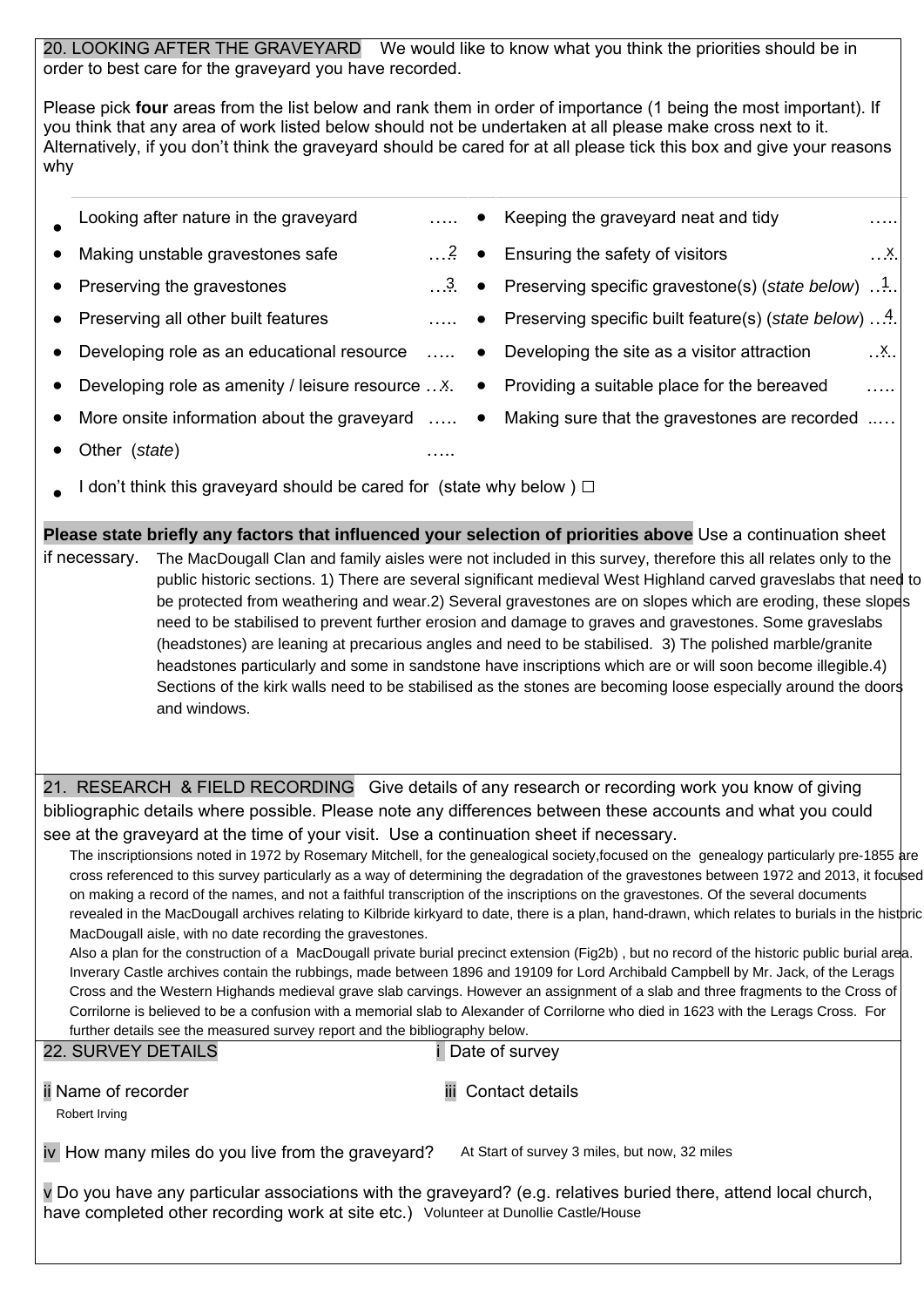## **COUNCIL FOR SCOTTISH ARCHAEOLOGY GRAVEYARD RECORDING FORM**

# **Continuation Sheet**

|             | Graveyard ref (the NMRS number or grid reference delete as appropriate) NM 85694.25705.                                                                                                                                                                                                                                                                            |
|-------------|--------------------------------------------------------------------------------------------------------------------------------------------------------------------------------------------------------------------------------------------------------------------------------------------------------------------------------------------------------------------|
|             |                                                                                                                                                                                                                                                                                                                                                                    |
|             | Bibliography:                                                                                                                                                                                                                                                                                                                                                      |
| $1 -$<br>2. | -Inventory of Argyll, RCAHMS-Vol-II #253. p.140 et.seq., Old Parish Church Kilbride and p142 Funery Monuments Medieval June 1971.<br>Detailed description of the Lerags cross and inscription, and describes the carved grave slabs in the Kilbride kirkyard<br>Dugald N Campbell, minister, The United Parish of Kilmore and Kilbride, Statistical Account (1843) |
| 3.<br>4.    | Rev Patrick MacDonald, Minister, Vol Number VIII, United Parishes of Kilmore and Kilbride, (1744). Statistical Account of 1791-1799.<br>Rosemary Mitchell, for the Genealogical Society (1972), Argyll and Bute Archives Lochgilphead , MIS 24-29, Kilmore and Kilbrid Old Parish                                                                                  |
| 5.          | Churchyard Nr Oban<br>Allen, J.R. (June 1881) Proc. Soc. Antiq. p254-261                                                                                                                                                                                                                                                                                           |
| 6.          | Richardson J.S. (1927) Proc.Soc. Antiq. LXI, 143-162                                                                                                                                                                                                                                                                                                               |
|             |                                                                                                                                                                                                                                                                                                                                                                    |
|             |                                                                                                                                                                                                                                                                                                                                                                    |
|             |                                                                                                                                                                                                                                                                                                                                                                    |
|             |                                                                                                                                                                                                                                                                                                                                                                    |
|             |                                                                                                                                                                                                                                                                                                                                                                    |
|             |                                                                                                                                                                                                                                                                                                                                                                    |
|             |                                                                                                                                                                                                                                                                                                                                                                    |
|             |                                                                                                                                                                                                                                                                                                                                                                    |
|             |                                                                                                                                                                                                                                                                                                                                                                    |
|             |                                                                                                                                                                                                                                                                                                                                                                    |
|             |                                                                                                                                                                                                                                                                                                                                                                    |
|             |                                                                                                                                                                                                                                                                                                                                                                    |
|             |                                                                                                                                                                                                                                                                                                                                                                    |
|             |                                                                                                                                                                                                                                                                                                                                                                    |
|             |                                                                                                                                                                                                                                                                                                                                                                    |
|             |                                                                                                                                                                                                                                                                                                                                                                    |
|             |                                                                                                                                                                                                                                                                                                                                                                    |
|             |                                                                                                                                                                                                                                                                                                                                                                    |
|             |                                                                                                                                                                                                                                                                                                                                                                    |
|             |                                                                                                                                                                                                                                                                                                                                                                    |
|             |                                                                                                                                                                                                                                                                                                                                                                    |
|             |                                                                                                                                                                                                                                                                                                                                                                    |
|             |                                                                                                                                                                                                                                                                                                                                                                    |
|             |                                                                                                                                                                                                                                                                                                                                                                    |
|             |                                                                                                                                                                                                                                                                                                                                                                    |
|             |                                                                                                                                                                                                                                                                                                                                                                    |
|             |                                                                                                                                                                                                                                                                                                                                                                    |
|             |                                                                                                                                                                                                                                                                                                                                                                    |
|             |                                                                                                                                                                                                                                                                                                                                                                    |
|             |                                                                                                                                                                                                                                                                                                                                                                    |
|             |                                                                                                                                                                                                                                                                                                                                                                    |
|             |                                                                                                                                                                                                                                                                                                                                                                    |
|             |                                                                                                                                                                                                                                                                                                                                                                    |
|             |                                                                                                                                                                                                                                                                                                                                                                    |
|             |                                                                                                                                                                                                                                                                                                                                                                    |
|             |                                                                                                                                                                                                                                                                                                                                                                    |
|             |                                                                                                                                                                                                                                                                                                                                                                    |